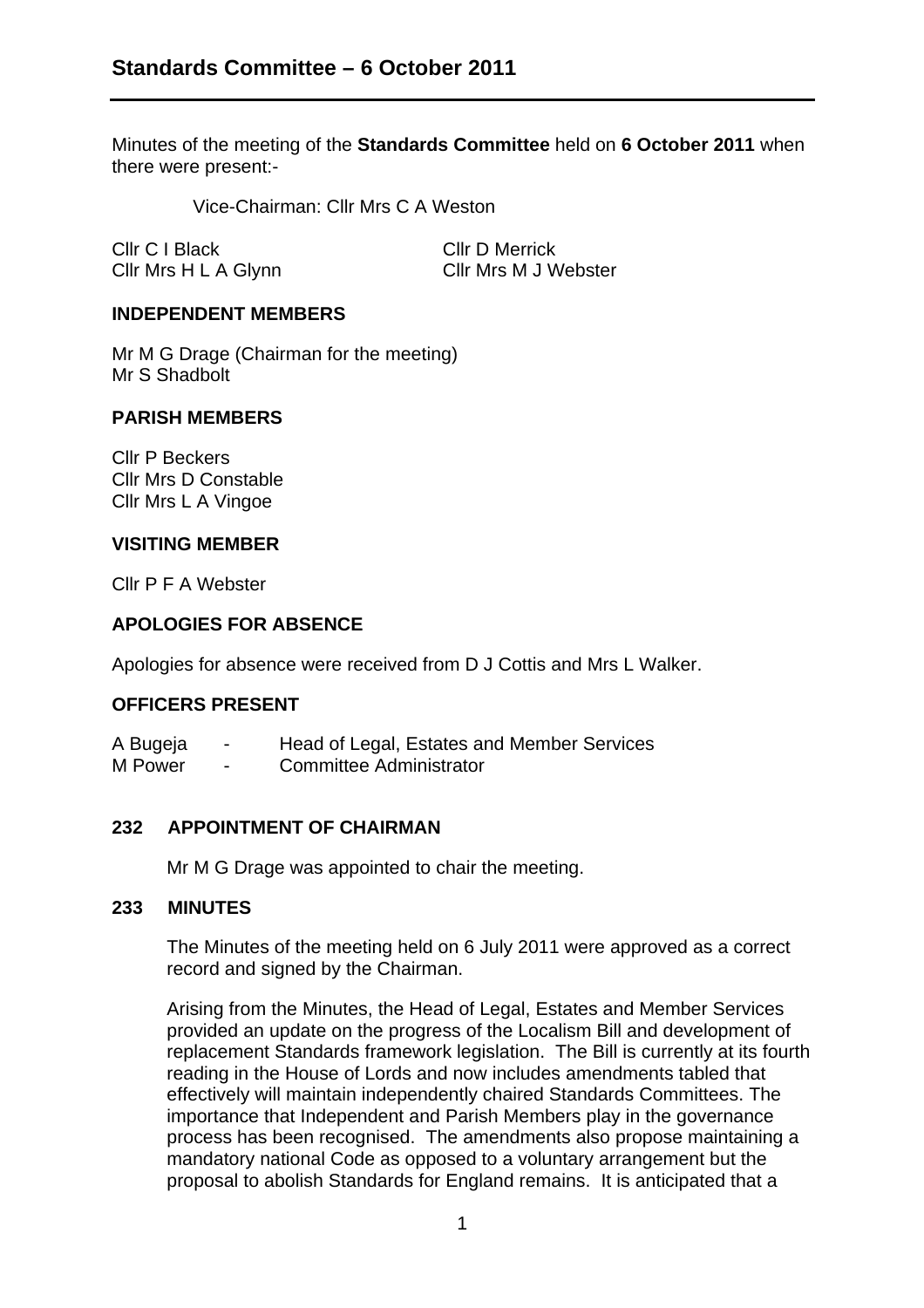clearer idea of what the Act will contain will be available to report to the next meeting of the Standards Committee.

# **234 LOCAL INVESTIGATIONS AND DETERMINATIONS**

The records of the Standards Assessment Sub-Committee meetings RDC8 and SC0010 were noted.

In response to a question, it was noted that whilst there is a requirement to publish for the purposes of the record a summary of the Sub-Committee's decision, the Committee may be considering potentially damaging and unfounded complaints, which it would not be appropriate to make public and as such the details are confidential to the members of the Sub-Committee. Although it was recognised that providing all Members of the Standards Committee with full details of the complaint could aid consistency in future Sub-Committees' deliberations, it was agreed that this must be balanced with confidentiality and that the current procedures should be retained.

### **Resolved**

That the records of the Standards Assessment Sub-Committee meetings RDC8 and SC0010 be received.

# **235 MEMBER LEARNING AND DEVELOPMENT PROGRAMME 2011/12 – MID PROGRAMME REVIEW**

Members considered the report of the Head of Legal, Estates and Member Services containing the mid-programme review of the 2011/12 Member Learning and Development Programme.

The following points were discussed:-

- Although Member attendance at learning and development sessions should be encouraged, it was recognised that attendance at nonmandatory sessions are at the discretion of each elected Member. Some training sessions are aimed primarily at newly elected Councillors, but can also be of benefit to experienced Members who would like to update their skills. Members may be unable to attend training sessions because of other Council commitments.
- It was felt that it was not cost effective to offer as many additional one-toone Licensing Committee training sessions as had been the case during part one of the 2011/12 training programme.
- The Standards Committee had decided that attendance at training sessions for Committees of a quasi-judicial nature (Development, Appeals and Licensing Committees) should be made mandatory for all Members of the Committee. In response to a suggestion that equality/diversity training should also be mandatory due to a greater need for Councils to be aware of the legal requirements in this area, the Head of Legal, Estates and